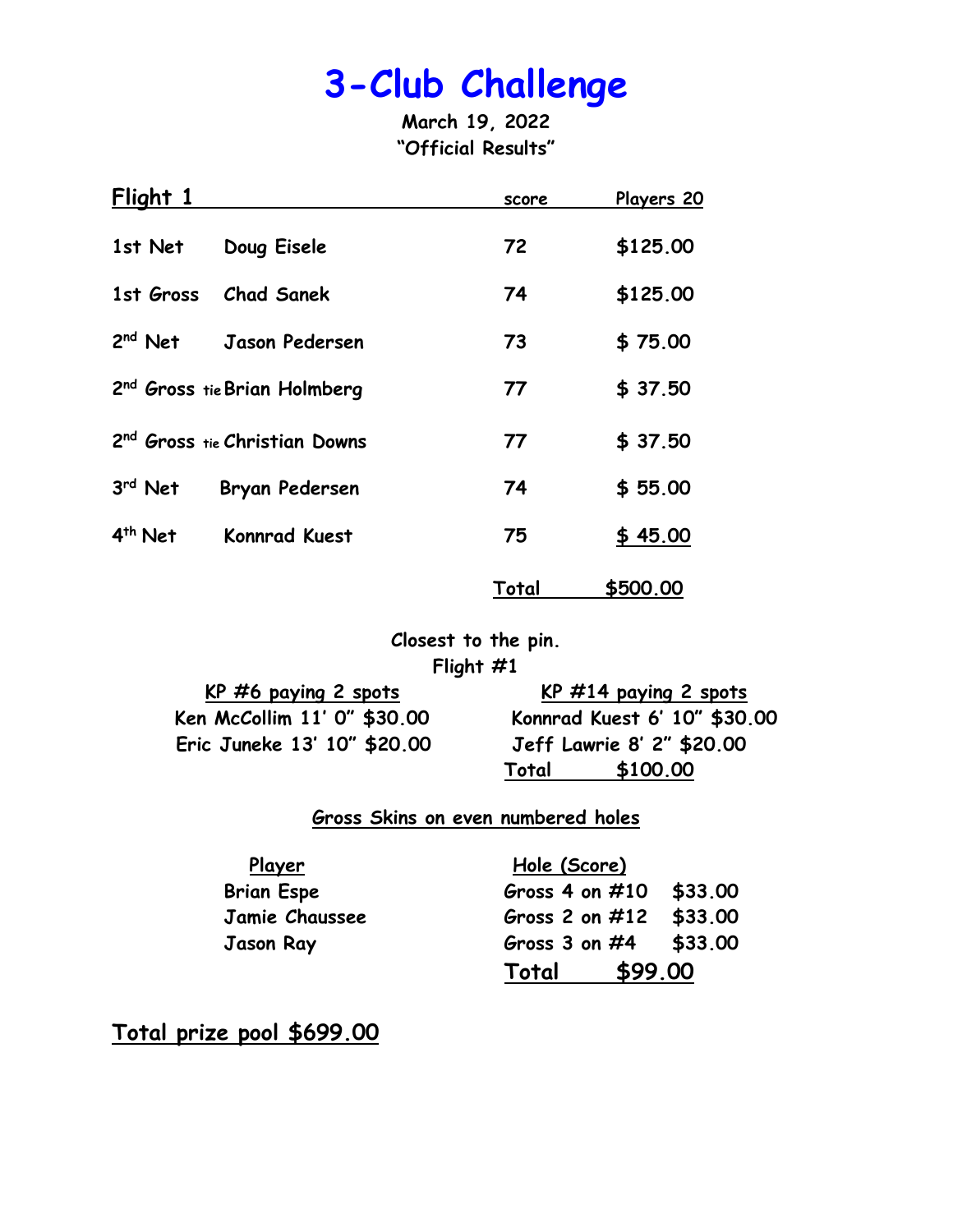**March 19, 2022 "Official Results"**

| Flight 2 |                                        | score | <u>Players 23</u> |
|----------|----------------------------------------|-------|-------------------|
|          | 1st Net tie James Postma               | 76    | \$111.00          |
|          | 1st Net tie Ron McLaren                | 76    | \$111.00          |
|          | 1st Net tie Bob Navin                  | 76    | \$111.00          |
|          | 1st Net tie Jerry Norsby               | 76    | \$111.00          |
|          | 5 <sup>th</sup> Net tie Richard Black  | 77    | \$45.00           |
|          | 5 <sup>th</sup> Net tie Mike Patterson | 77    | \$45.00           |
|          | 6 <sup>th</sup> Net tie Mike McDaniels | 78    | \$20.00           |
|          | 6 <sup>th</sup> Net tie Erik Bauge     | 78    | \$20.00           |
|          |                                        | Total | \$574.00          |

**Closest to the pin Flight 2**

**KP #6 paying 2 spots KP #14 paying 2 spots Craig Celigoy 10' 1" \$34.50 Jeff Wyborny 7' 8" \$34.50 Richard Black 13' 4" \$23.00 Dennis Maples 11' 4" \$23.00**

**Total \$115.00**

#### **Gross Skins on even numbered holes**

Player **Player** Hole (Score) **James Postma Gross 3 on #4 & Gross 2 on #12 \$40.00 Doug Mills Gross 2 on #18 \$20.00 Mike Patterson Gross 3 on #16 \$20.00 Bob Navin Gross 2 on #14 \$20.00 Erik Bauge Gross 2 on #2 \$20.00 Total \$120.00**

**Total prize pool \$809.00**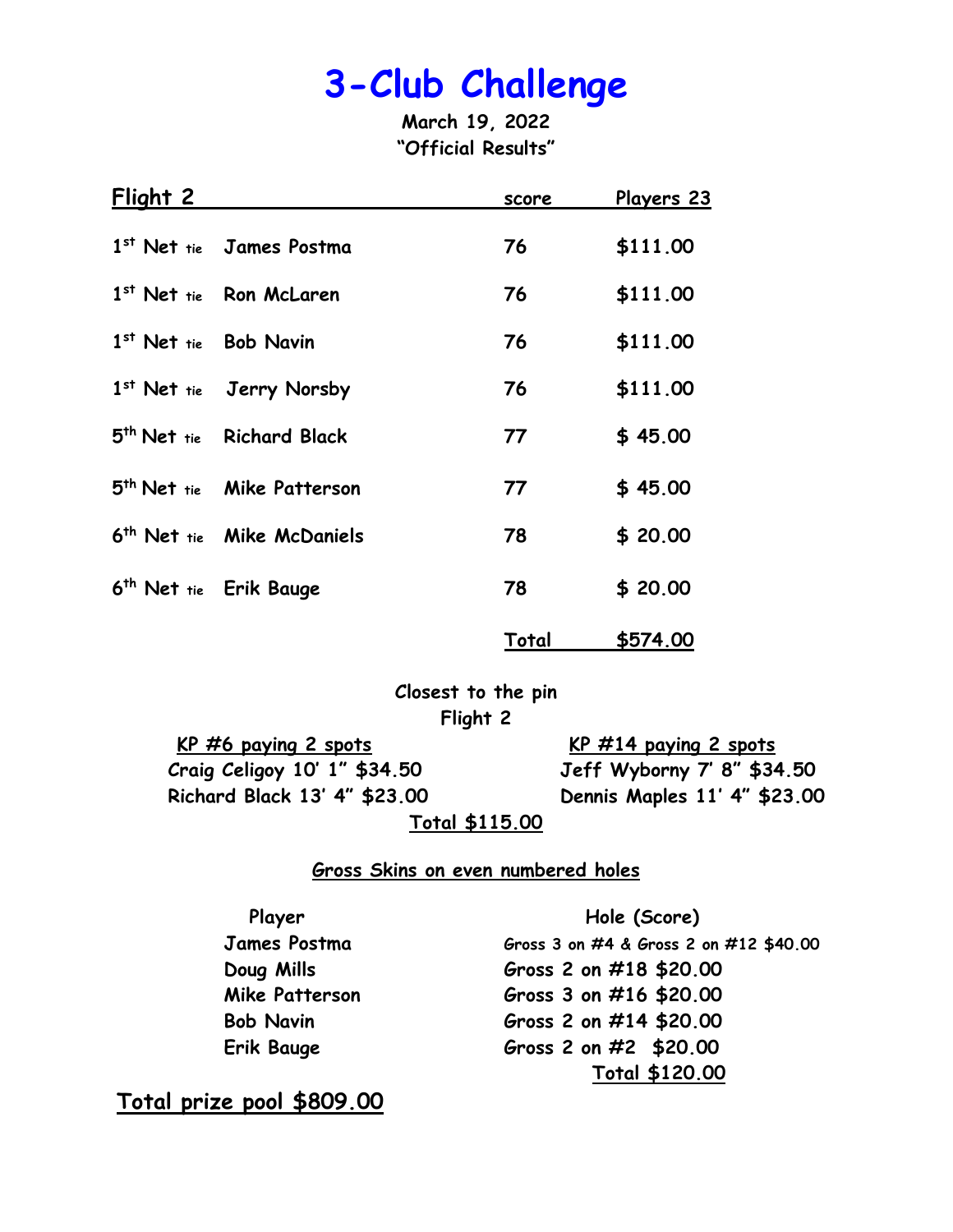**March 19, 2022 "Official Results"**

| Flight 3            |                                        | score | Players 22 |
|---------------------|----------------------------------------|-------|------------|
| 1st Net             | Michael Brenden                        | 73    | \$130.00   |
|                     | 1st Gross Ken McGuire                  | 85    | \$130.00   |
|                     | 2 <sup>nd</sup> Net tie John Marinacci | 74    | \$83.75    |
|                     | 2 <sup>nd</sup> Net tie Ted Lavalley   | 74    | \$83.75    |
| 4 <sup>th</sup> Net | Rich Kleeberger                        | 76    | \$52.50    |
|                     | 5 <sup>th</sup> Net tie Weston Graham  | 79    | \$20.00    |
|                     | 5 <sup>th</sup> Net tie Dan Campi      | 79    | \$20.00    |
|                     | 5 <sup>th</sup> Net tie Mel Brenden    | 79    | \$20.00    |
|                     | 5 <sup>th</sup> Net tie Don Patterson  | 79    | \$20.00    |
|                     |                                        | Total | \$560.00   |

**Closest to the pin Flight 3**

**KP #6 paying 2 spots KP #14 paying 2 spots Bryan Nolan 24' 10" \$55.00 Greg Skagen 9' 8" \$33.00**

**Tom Dempsey 19' 10" \$22.00 Total \$110.00**

**Gross Skins on even numbered holes**

| Player          | Hole (Score)           |  |
|-----------------|------------------------|--|
| Rich Kleeberger | Gross 3 on #8 \$37.00  |  |
| Ken McGuire     | Gross 2 on #14 \$37.00 |  |
| Zachary Lambert | Gross 4 on #10 \$37.00 |  |
|                 | \$111.00<br>Total      |  |

**Total prize pool \$781.00**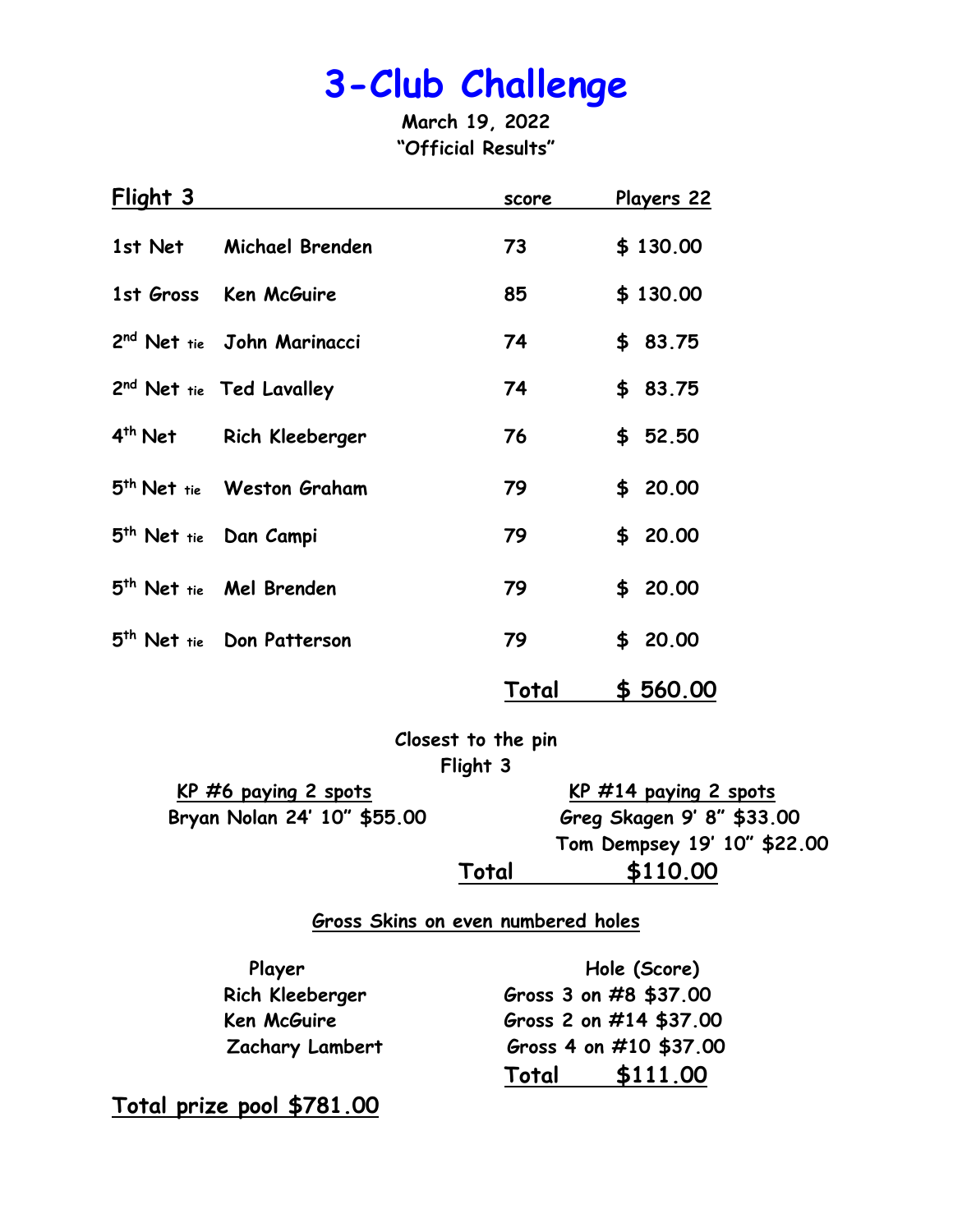**March 19, 2022 "Official Results"**

| Flight 4                |                       | score | Players 20 |
|-------------------------|-----------------------|-------|------------|
| $1st$ Net               | <b>Mick Dalry</b>     | 69    | \$120.00   |
| $1st$ Gross             | <b>Mark Maples</b>    | 83    | \$120.00   |
| $2nd$ Net               | Hung Nguyen           | 73    | \$85.00    |
| 3rd Net                 | <b>Paul Filion</b>    | 76    | \$65.00    |
| 4 <sup>th</sup> Net tie | Tom Settle            | 78    | \$37.00    |
| $4th$ Net tie           | <b>Matthew Freker</b> | 78    | \$37.00    |
| $6th$ Net               | <b>Noel Pudwill</b>   | 78    | \$37.00    |
|                         |                       | Total | \$501.00   |

**Closest to the pin Flight 4**

| $KP$ #6 paying 2 spots        |
|-------------------------------|
| Jeff Bernardt 8' 2" \$30.00   |
| Matthew Freker 11' 0" \$20.00 |

**KP #6 paying 2 spots KP #14 paying 2 spots Jeff Bernardt 8' 2" \$30.00 Christopher McClain 5' 5" \$30.00 Matthew Freker 11' 0" \$20.00 Dan Kump 32' 2½" \$20.00 Total \$100.00**

#### **Gross Skins on even numbered holes**

| <u>Player</u>          | Hole (Score)            |
|------------------------|-------------------------|
| <b>Paul Filion</b>     | Gross 4 on #16 \$33.00  |
| Jeff Bernhardt         | Gross 2 on #14 \$33.00  |
| <b>Matthew Frerker</b> | Gross 2 on $#6$ \$33.00 |
|                        | \$99.00<br>Total        |

**Total prize pool \$700.00**